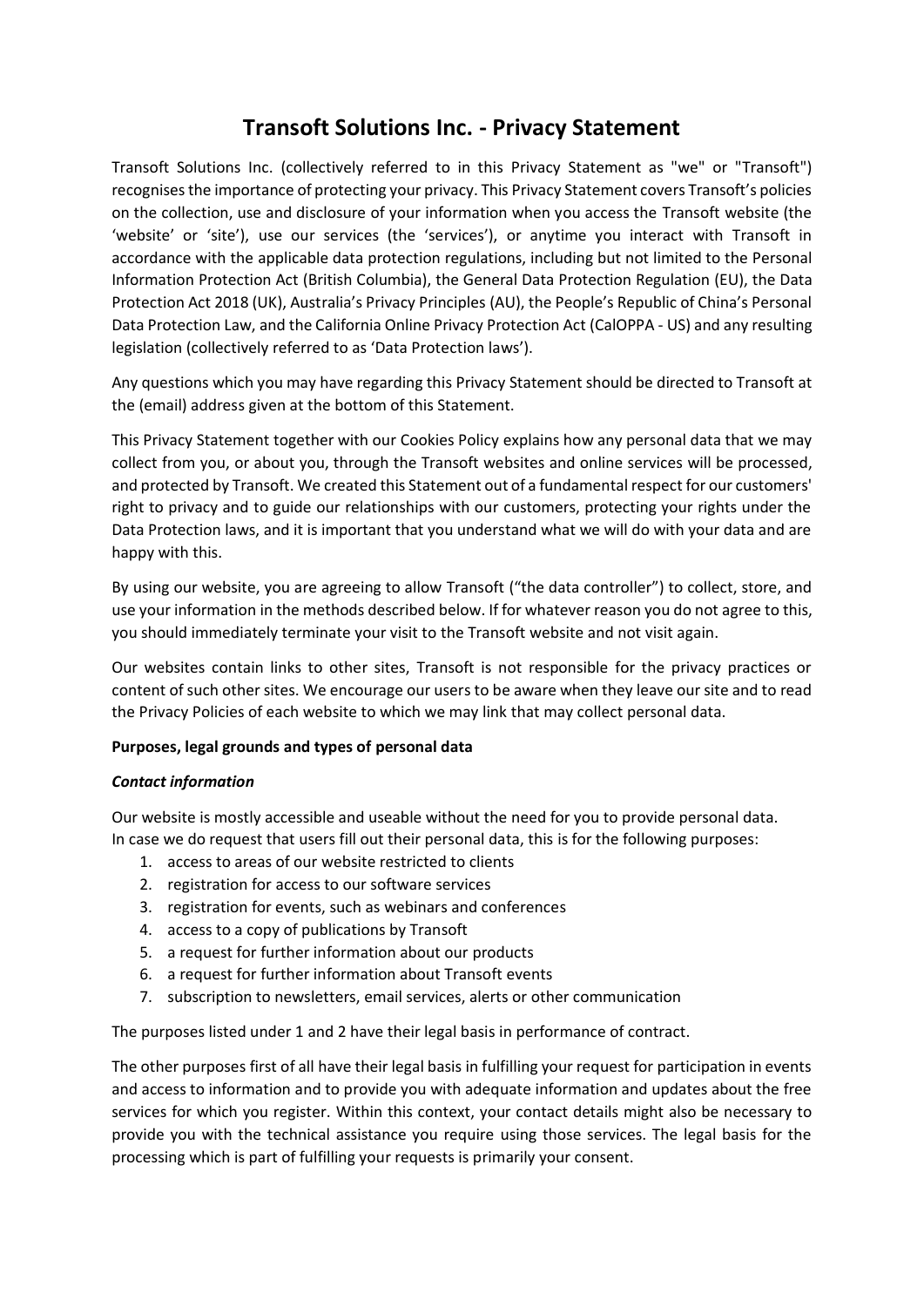When you complete our sign-up form on our website you will be sent a 'double opt in' email from which you can confirm your request to opt-in to receive our marketing. You may withdraw this consent at any time and the request will be actioned promptly. You can exercise your right to withdraw from receiving marketing communications being sent to you by using the unsubscribe link included in every marketing email.

Secondly, the personal data processing as part of purposes 3 - 7 also has a lawful ground in our legitimate interest to know your contact details as part of our marketing efforts to promote our services. As part of these efforts we might also combine, aggregate, analyse and study information retrieved from personal data for the purpose of:

- enhancing, modifying, personalizing or otherwise improving our services / communications for the benefit of our customers
- better understanding how people interact with Transoft
- monitoring the effectiveness of our marketing campaigns

If necessary for the adequate protection of your privacy technical measures, including but not limited to aggregation, anonymization or pseudonymization of personal data.

The personal data we request as part of our collection for the above purposes will generally and initially be limited to:

- a. first name, last name
- b. email address
- c. company name
- d. postal address
- e. telephone number
- f. country of (business) residence
- g. function
- h. branch in which you are active

In case of further follow-up upon or initial contact with you, we might ask for additional details, which will mostly be background information in order to adequately process your request for services or information.

For our services that require payment (such as certain events, products and subscriptions), we also collect credit card information (such as account name, number and expiration date), which is used for our, or our agents, invoicing purposes only and is not otherwise shared.

Please be aware that as part of our contractual services with our clients, it might be necessary for the performance of contract that we process such data.

Regarding our free services and registrations for purely informational purposes you will be able to deregister at any time you wish.

# *Digital identifiers*

Our website, newsletters and, from time to time, certain other products and services have features that may automatically collect information from customers, to deliver content specific to customers' interests and to honour their preferences. This information assists us in creating products and services that will serve the needs of our customers.

For example, we may use 'cookies', a piece of data stored on the user's hard drive containing information about the user. If users reject the cookies, they may be limited in the use of some areas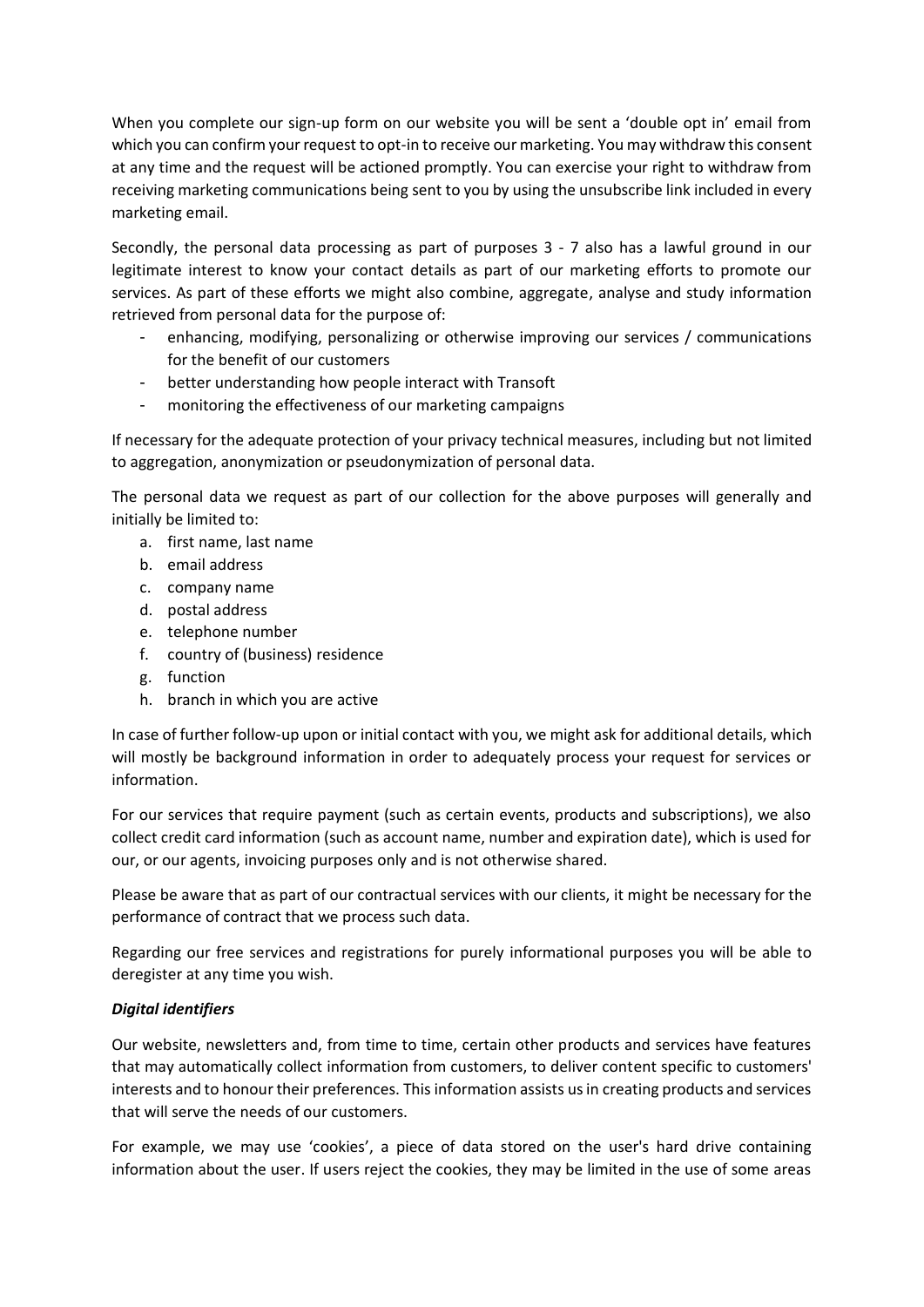of our website. If you do not want us to place a cookie on your website and track activity, you may browse the site using **privacy mode in your web browser**. To learn more about Transoft's use of cookies, see our **Cookie Policy.**

For our internal purposes, we may gather (where available) date, time, operating system and browser type, navigation history and IP address of all visitors to our web sites. We use this information for our internal security audit log, trend analysis and system administration, and to gather broad demographic information about our user base for aggregate use.

When this information relates to, or identifies you, we treat it as personal data, and therefore apply equally strict technical and organizational measures to protect your privacy as with the other, earlier mentioned types of personal data.

# *Job postings*

As part of our recruitment process we might open the possibility to apply for a job at Transoft through our website.

As part of such effort we will request all or part of the following information:

- a. first name, last name
- b. email address
- c. residential address
- d. telephone number
- e. data of birth
- f. country of birth
- g. country of residence
- h. résumé

We can also request a motivation for your job application. Although such motivation is not personal data per sé, it might comprise personal data or data which in conjunction with other data can take on the character of personal data.

Please be aware that personal data acquired from you as part of our recruitment process will be stored in our files. We apply a retention period of six weeks counting from the first date of employment for the chosen candidate for a certain job listing. This is taking into account that Transoft has a legitimate interest to take the time diligently but carefully to complete an application procedure. Also, we wish to retain the possibility of contacting candidates if, after a candidate has been chosen, that candidate resigns or is dismissed during his/her probation period.

#### **How we process your personal data**

Information which you submit via our website is stored on a computer and sometimes on paper at our offices. This is necessary in order to process the information and to send you any information you have requested.

Transoft will not hold data for longer than is reasonably necessary for the purposes of the proper conduct of its business or as required by law. Transoft has implemented policies to delete or destroy personal data when there is no longer a business need to retain it.

Under the applicable privacy law, Transoft has a legal obligation to implement technical and organizational measures to protect your privacy. Our policies include the following measures to restrict access:

specific training of employees regarding applicable privacy and data protection regulations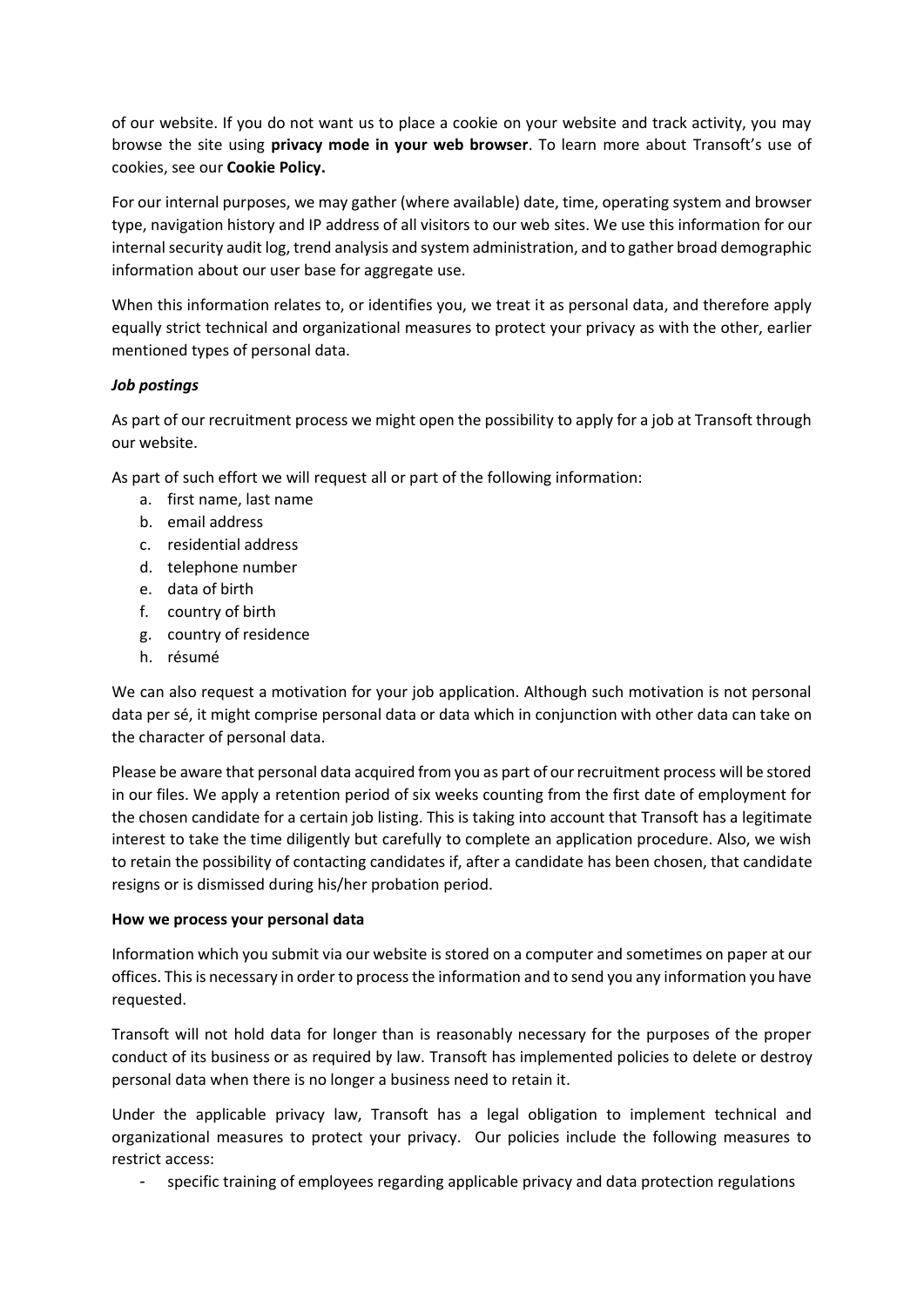- specific communication with employees, associates and suppliers regarding applicable privacy and data protection regulations
- verify that processors are compliant with these terms, or if not setting appropriate contractual conditions for processing by carefully vetted processors
- confidential, state-of-the-art technical security measures to protect unauthorized access to personal data
- organizational measures including an authorization matrix for access to personal data
- application of privacy by default and privacy by design in our product design, including that of our websites
- the execution of data privacy impact assessments where legally mandatory or prudent

Transoft also employs a Privacy Officer who continuously monitors how personal data is handled within the organization. He/she monitors whether the privacy law and data protection law are properly applied.

Transoft does not apply profiling in the meaning of automated analysis of personal data collected from you, to evaluate or correlate the personal aspects of the natural persons whose personal data is processed. Transoft does not use automated decision making, whether or not by use of profiling, which affects your legal position, or otherwise affects your position in any significant way, in relation to the personal data collected from you.

## **Sharing of information with third parties**

Personal data collected with the purpose of providing you with free of charge information or services as described above, will not generally be shared with third parties, but might be shared with trusted resellers of Transoft products.

Personal data processed under commercial contracts with clients might be transferred to third parties who process data on our behalf or who process data for their own purposes as part of their services to us. If you are a user of our paid services, please refer to the applicable contractual framework.

Personal data processed as part of our recruitment efforts might be shared with service providers in the field of recruitment, who will have to comply with the same strict data protection regulations as Transoft.

Personal data in the form of digital identifiers described above might be shared with service providers in the field of marketing and sales services, who will have to comply with the same strict data protection regulations as Transoft.

For more information about how we use cookies specifically, reference is made to our Cookie Policy. [\(www.transoftsolutions.com/cookie\)](http://www.transoftsolutions.com/cookie)

In all cases where personal data is transferred to data processors, we will set appropriate contractual conditions for processing by carefully vetted processors and auditing these processors for compliance with these terms.

Please note that personal data you share with Transoft might be transferred to other companies which form part of the same group of companies. Such companies can be shareholder companies, subsidiaries or other group companies, but also entities into which the company may be merged, or entities to which any of our assets, products, sites or operations may be transferred. Appropriate data protection policies will be maintained for any such transfer, in accordance with the applicable data protection regulations.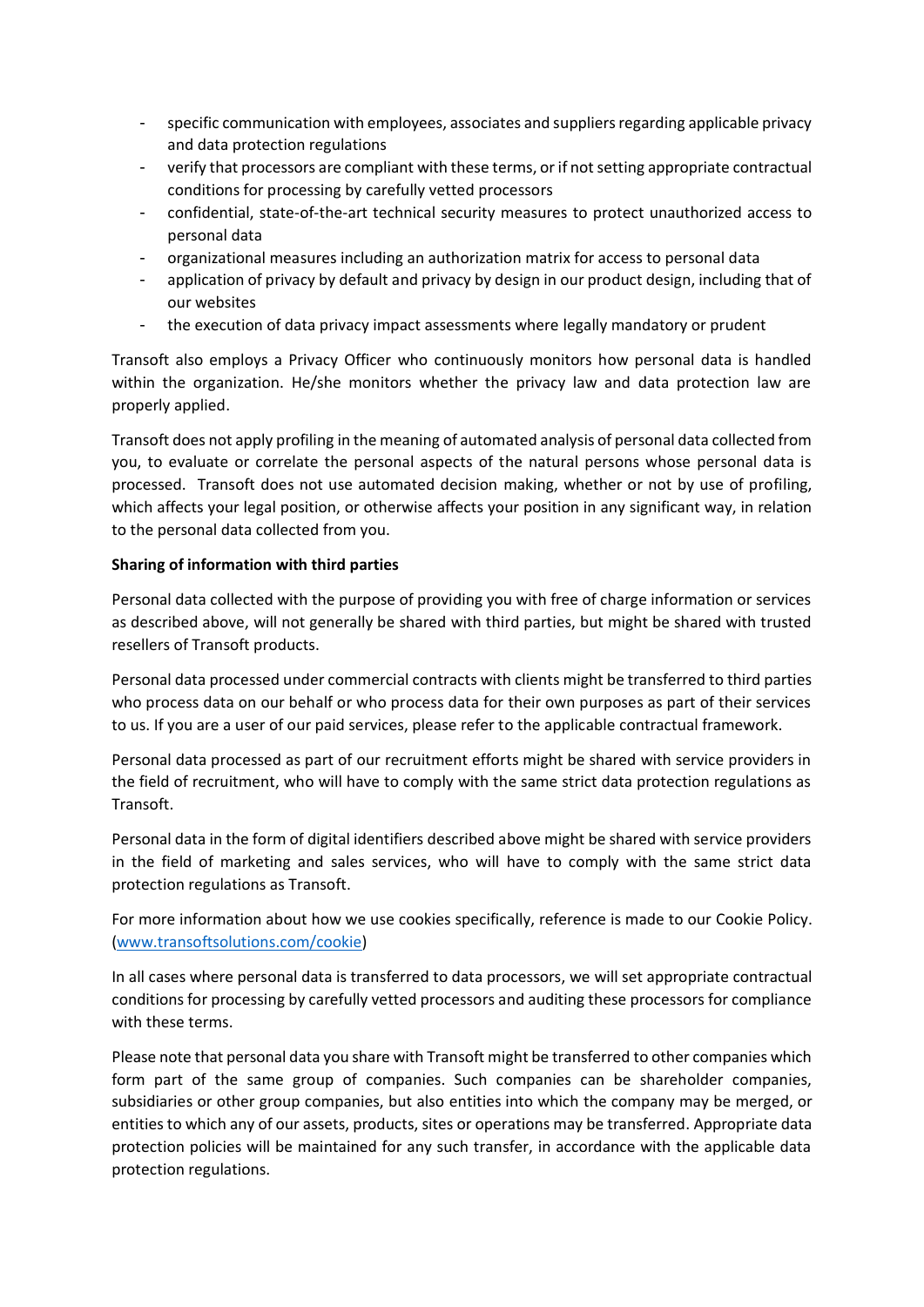Some transfers might be between Transoft entities within the European Economic Area (EEA), and some might be transfers from Transoft entities in the EEA to Transoft entities outside the EEA. In case of transfers to countries outside the EEA, this will either be to a country which is the subject of an EU "adequacy decision" (such as our head offices in Canada), or otherwise will be subject to appropriate safeguards. Appropriate safeguards will mainly consist of appropriate contractual conditions for processing.

We will also disclose information we maintain when required to do so by law or other legal obligation, in response to a law enforcement agency's request, or in special cases when we have reason to believe that disclosing this information is necessary to identify, contact or bring legal action against someone who may be causing injury to or interference with (either intentionally or unintentionally) our rights or property. Users should also be aware that courts of equity, such as Bankruptcy Courts, might have the authority under certain circumstances to permit personal information to be shared or transferred to third parties without permission.

## **Your rights**

As a person whose personal data is processed, you have the following general rights under the applicable data protection regulations:

- Right to be informed
- Right of access
- Right to rectification
- Right to erasure (right to be forgotten)
- Right to restriction of processing
- Right to not be subject to automatic decision making
- Right to object
- Right to data portability
- Right to file a complaint with a supervisory authority

More information about your rights under the applicable data protection regulations can also be found on the website of the local data protection authority in your country. Please be aware that invoking your rights might, depending on the contents of your request, have the consequence that we are wholly or partly unable to continue our services towards you.

You may request details of personal information which Transoft hold about you at no cost. If you would like a copy of the information that is held on you by Transoft please email [privacy@transoftsolutions.com](mailto:privacy@transoftsolutions.com) or write to

Transoft Solutions Inc., 350 – 13700 International Place, Richmond, BC V6V 2X8, Canada; or

Transoft Solutions (Europe) BC, Wijnhaven 60, 3011 WS Rotterdam, Netherlands; or

Transoft Solutions (UK) Limited, Ardencroft Court, Ardens Grafton, Alcester, Warwickshire, B49 6DP, UK.

The accuracy of the personal information we hold is important to us, if you believe that any information is incorrect or incomplete, please email or write to us using the above addresses so that we can promptly rectify any information found to be incorrect.

#### **Questions**